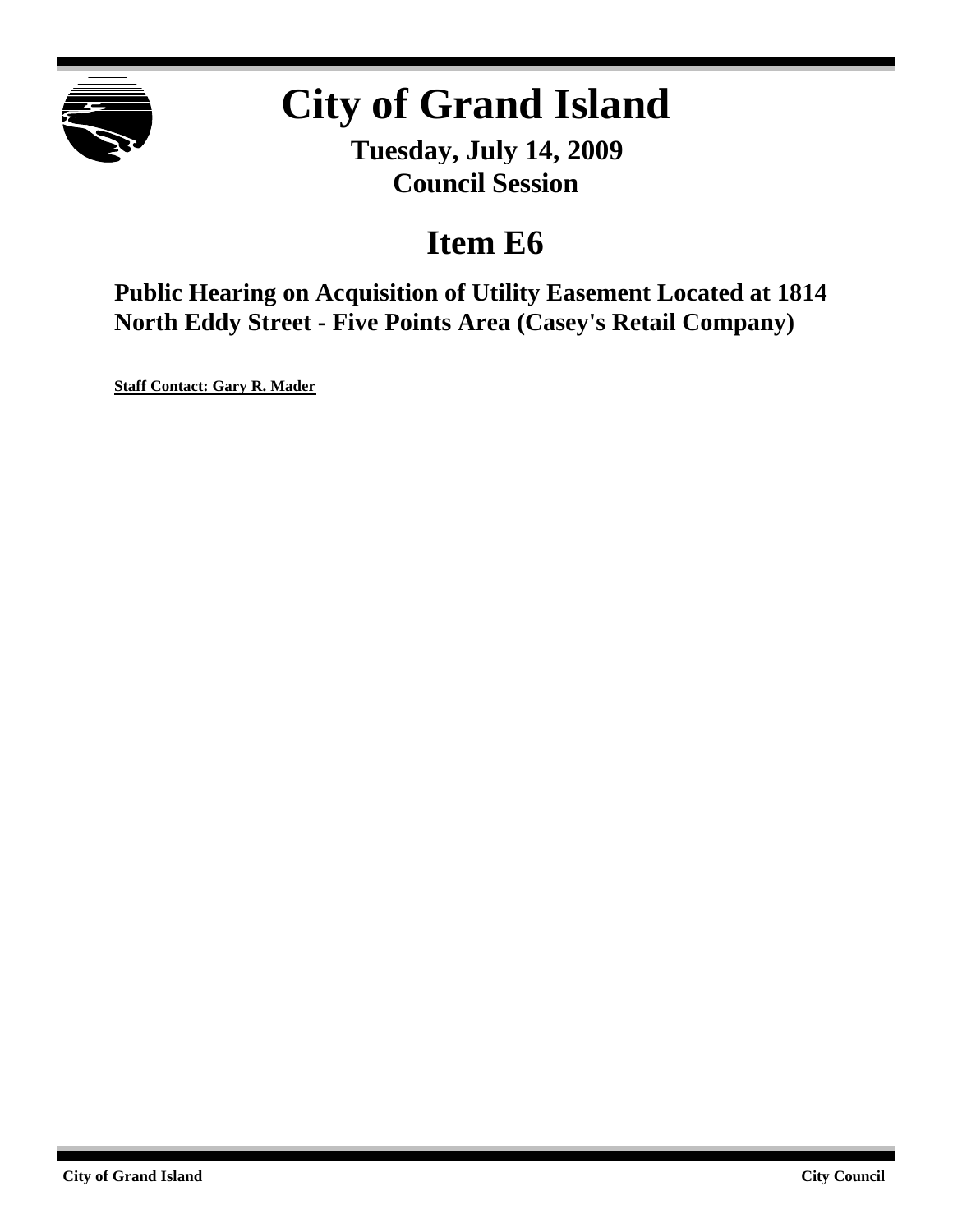# **Council Agenda Memo**

| From:           | Gary R. Mader, Utilities Director                                                                             |
|-----------------|---------------------------------------------------------------------------------------------------------------|
| <b>Meeting:</b> | July 14, 2009                                                                                                 |
| Subject:        | Acquisition of Utility Easement – 1814 North Eddy<br><b>Street - Casey's Convenience Store at Five Points</b> |
| Item $\#$ 's:   | E-6 & G-6                                                                                                     |
| $Presenter(s):$ | Gary R. Mader, Utilities Director                                                                             |

#### **Background**

Nebraska State Law requires that acquisition of property must be approved by City Council. The Utilities Department needs to acquire an easement relative to the property of Casey's Retail Company located at 1814 North Eddy Street (Five Points area), in the City of Grand Island, Hall County, in order to have access to install, upgrade, maintain, and repair power appurtenances, including lines and transformers.

#### **Discussion**

This easement will be used for a pad-mount transformer and underground cable to provide service to the new Casey's being constructed at that location.

### **Alternatives**

It appears that the Council has the following alternatives concerning the issue at hand. The Council may:

- 1. Make a motion to approve
- 2. Refer the issue to a Committee
- 3. Postpone the issue to future date
- 4. Take no action on the issue

## **Recommendation**

City Administration recommends that the Council approve the resolution for the acquisition of the easement for one dollar (\$1.00).

## **Sample Motion**

Move to approve acquisition of the Utility Easement.